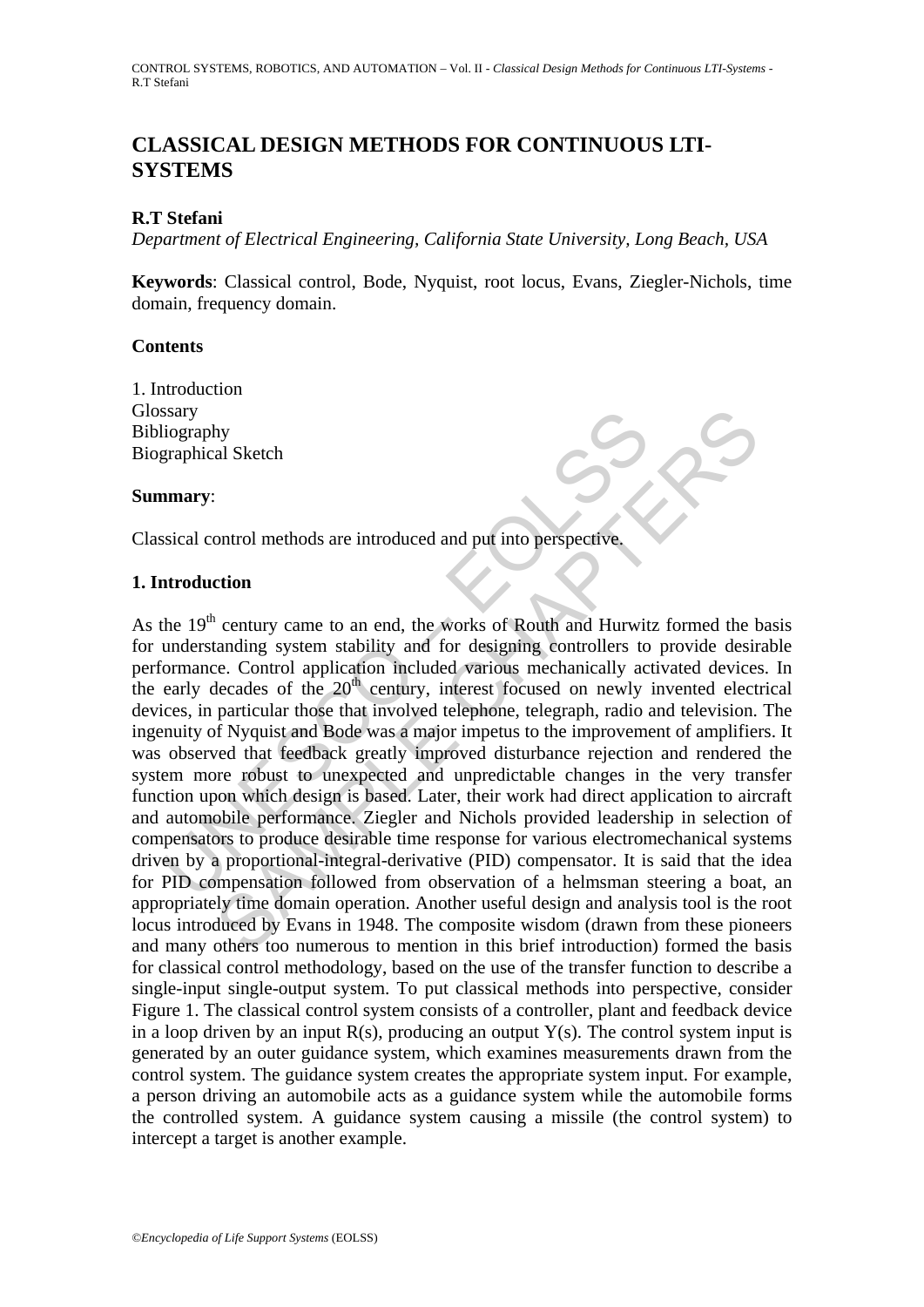

Figure 1.Classical Guidance and Control System

Guidance<br>
System<br>
System<br>
Goal<br>
Figure 1.Classical Guidance and Control System<br>
tainly, a control system should respond quickly and smoothly to<br>
driver of the car expects prompt acceleration and braking<br>
stants). Conversel Guidance<br>
System<br>
Goal<br>
Figure 1.Classical Guidance and Control System<br>
a control system should respond quickly and smoothly to a guidance sy<br>
of the car expects prompt acceleration and braking with short<br>
Conversely, the Certainly, a control system should respond quickly and smoothly to a guidance system (the driver of the car expects prompt acceleration and braking with short time constants). Conversely, the input from the guidance system varies slowly compared to the response of the controlled system (the driver does not brake and accelerate all the time so the driver's time constants are much longer). As a result, interest can focus on step and ramp inputs, which simulate a wide range of relatively slowly varying guidance commands.

In classical control, activity can be divided into three parts (excluding production, which is not covered here).

1. model 2. design 3. test

Each part may be accomplished in either the frequency domain or the time domain. For example, a step input could be applied in the time domain and a model (transfer function) can be found which follows the observed step response. The design could follow using Bode plot (frequency response) methods. The device could then be tested to operate in the time domain, for various step and ramp inputs.

Conversely, a sinusoidal input could be applied to obtain magnitude and phase data versus frequency. The transfer function model could be selected to fit frequency response data. Design could follow from time domain strategies applied to the model. The design could be a communication system, which is tested so as to operate for various frequency inputs.